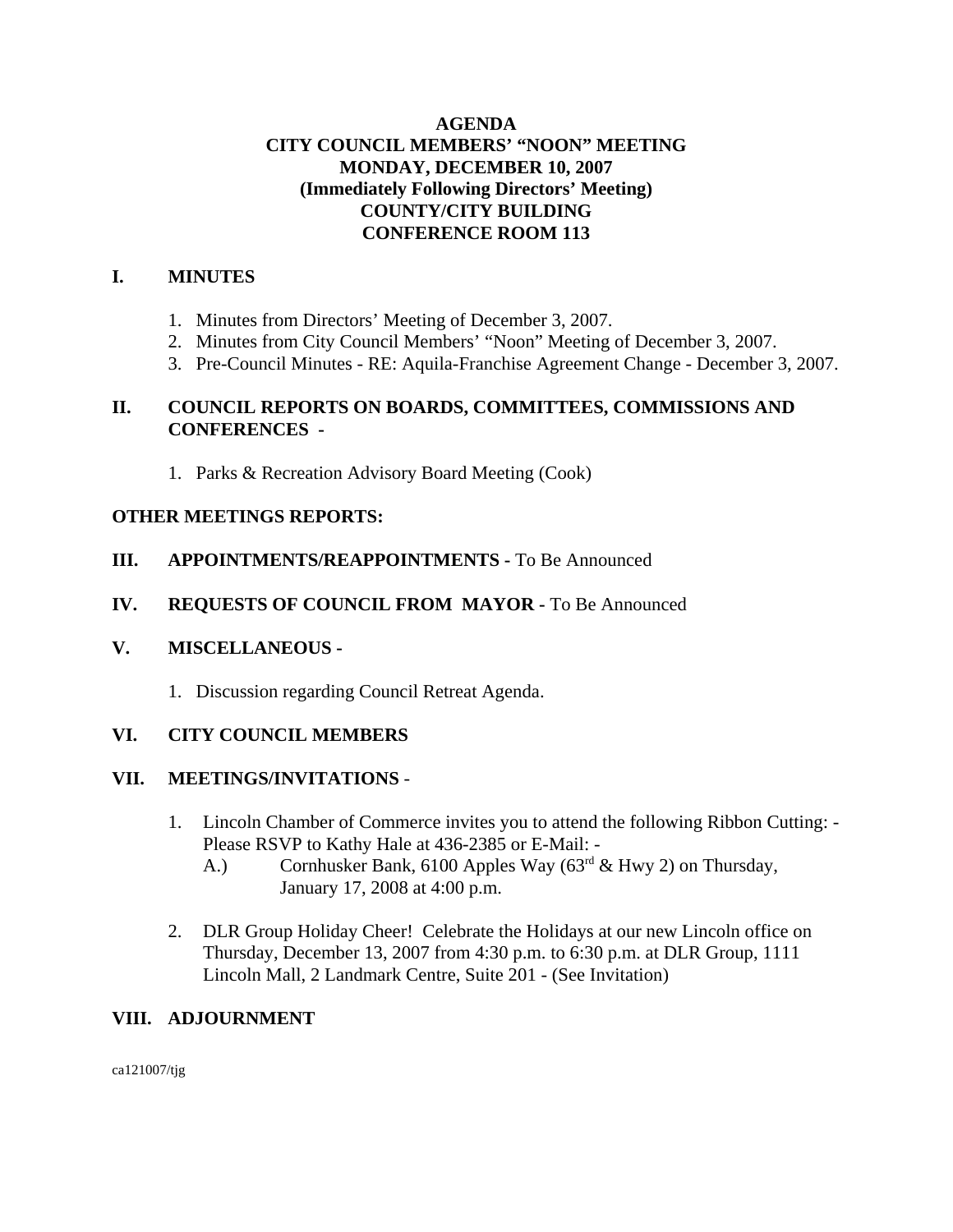#### **MINUTES CITY COUNCIL MEMBERS' "NOON" MEETING MONDAY, DECEMBER 10, 2007 COUNTY/CITY BUILDING CONFERENCE ROOM 113**

**Members Present:** Dan Marvin, Chair; Robin Eschliman, Vice-Chair; Jon Camp; Jonathan Cook; Doug Emery; John Spatz and Ken Svoboda.

**Others Present:** Dana Roper, City Attorney; Denise Pearce, Mayoral Aide; Trish Owen, Mayoral Aide; Rick Hoppe, Mayoral Aide; Coby Mach, LIBA, Kyle Fisher, Chamber of Commerce; Andre Mick, LIBA; Tammy Grammar, City Staff and other interested parties.

Copy of the Nebraska Open Meeting Act posted on rear wall of Room 113.

Chair Marvin Opened the meeting at 11:18 am.

#### **I. MINUTES**

- 1. Minutes from Directors' Meeting of December 3, 2007.
- 2. Minutes from City Council Members' "Noon" Meeting of December 3, 2007.

3. Pre-Council Minutes - RE: Aquila-Franchise Agreement Change - December 3, 2007. Marvin called for approval of the above minutes. With no corrections the minutes were approved by acclamation.

## **II. COUNCIL REPORTS ON BOARDS, COMMITTEES, COMMISSIONS AND CONFERENCES**

#### **1. Parks & Recreation Advisory Board Meeting (Cook)**

Cook reported on the discussion regarding the cell tower in Seacrest Park, 7300 "A" Street. The Parks Board is interested in adding a condition stating the last provider on the pole needs to remove the pole. The problem is Parks makes money with the pole on the property and if everyone goes away Parks would have a cost. Also discussed ways to dedicate the money which comes from the cell towers, which are in parks operations. The Parks Department does not receive money and in fact even if a tower is on a golf course, direct money still doesn't go to the Parks Department. Marvin inquired as to how much estimated revenue would be raised. Cook couldn't recall a fixed amount, but there are quite a few on park lands.

Discussion of a potential charter amendment on how the sale of land might be used. The Parks Board wasn't sure of what action to take and will take back to committee. The Legislative agenda was discussed with the possibility of a local option sales tax. Letting voters chose to increase the sales tax to cover certain items; operations, roads, or property tax relief. Also discussion of Centennial Mall and following up on money to develop "Central Park", and the question of what will become of Centennial Mall? Senator Bill Avery may introduce a bill this session which would help provide money for Centennial Mall, and may be another item to discuss at the retreat.

Regarding  $10<sup>th</sup>$  and Military Road the Parks Board has concerns about the shooting range which is on Parks Property.

Did elect officers with Karen Hand as Chair and Joe Tidball as Vice-Chair.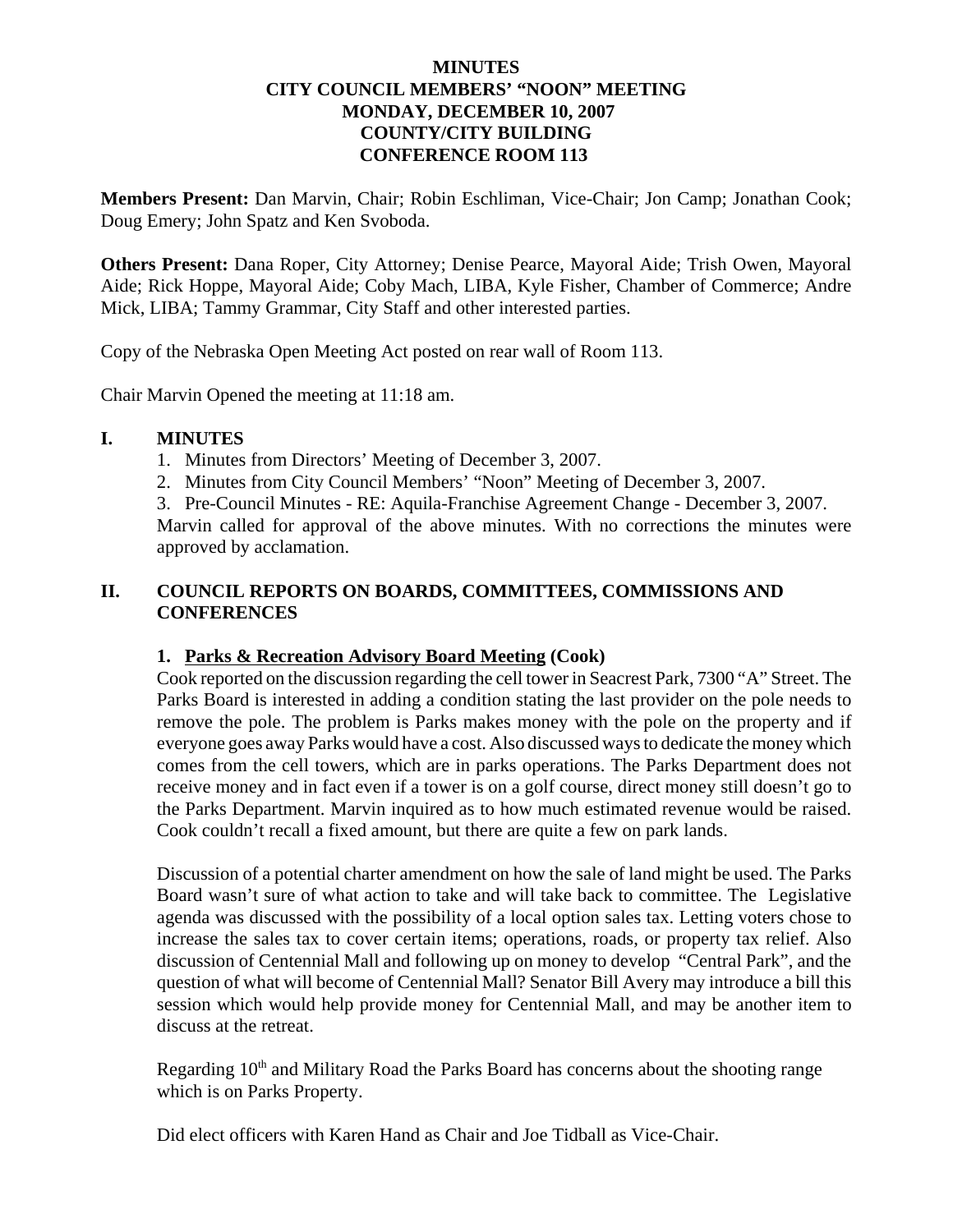Do receive money periodically from the Winnett Trust for projects and in the past it has been possible for the Winnett Trust to build up funds and then disperse for larger projects. With tax law changes now requiring dispersement annually we will have to take the money, and in some way accumulate in order to pay for projects over a number of years, making it a little more complicated. Now asking for a grant of \$8,000 for art work which would go into the new Central Park.

#### **OTHER MEETINGS REPORTS:**

#### **III. APPOINTMENTS/REAPPOINTMENTS**

Pearce stated Owen handed out the list last week**.**

#### **IV. REQUESTS OF COUNCIL FROM MAYOR**

Hoppe stated none, other than the retreat which sounds like the agenda has been printed.

#### **V. MISCELLANEOUS**

#### **1. Discussion regarding Council Retreat Agenda**

Marvin stated Grammar and he were tasked with the retreat agenda. Grammar has secured room #106 in this building for the retreat on Friday, December 14, 2007 from 2:00 to 4:00 pm.

Cook thought there was a zoning appeal at 1:30 on that date with Marvin responding he believed the time worked for everyone with the exception of not hearing from Spatz.

Marvin asked if there were agenda items to be added for discussion at the retreat.

Cook stated Centennial Mall legislation. Marvin said they could possibly list in the broader categories, i.e., legislation items, for discussion of a local option sales tax, voter approved.

Svoboda asked if Council is going to limit themselves to legislation on bills which we know are going to be proposed, or open up for discussion on bills that we as a Council might want to introduce and find a sponsor?

Marvin stated in discussion with the Chamber they talked about this being a condensed session and think if an item isn't in the pipeline than it isn't likely to get much attention. Ideas of what we may want to include? Svoboda answered he went through notes from the Omaha-Lincoln Council Joint Meeting, the LIBA Legislative Breakfast and the Chamber Meeting with the only item similar between all three being roads.

Pearce added she could put together a short summary of items the Mayor and she have been working on for legislative priorities, and share with Council.

Eschliman added when Council met with the Omaha Council they talked about how they had, or were planning, to meet with their Mayor, and have them met? Pearce responded last week the Omaha paper reported the Omaha Council adopted its priorities, and will send copy to Council. Camp stated he would look at what Omaha has and see if it's similar to ours. Cook added often the Legislators introduce bills which don't go anywhere for one, two or three years before things happen. We need to think ahead, with agreement from Council members.